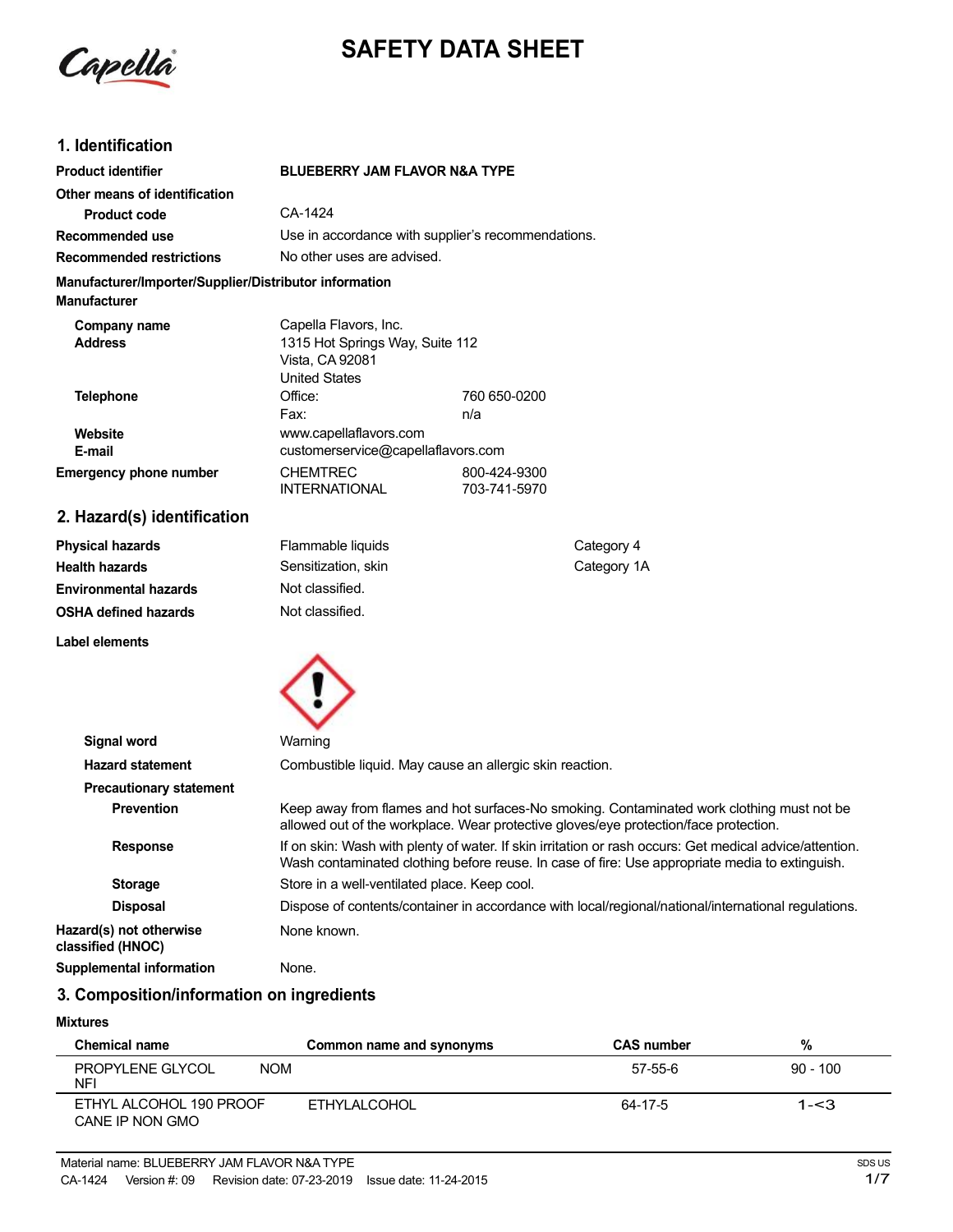| <b>Chemical name</b>                                                         | Common name and synonyms                                                                                                                                                                                                                                                                                                                                                                                                                                                                                                                                         | <b>CAS number</b> | $\%$       |
|------------------------------------------------------------------------------|------------------------------------------------------------------------------------------------------------------------------------------------------------------------------------------------------------------------------------------------------------------------------------------------------------------------------------------------------------------------------------------------------------------------------------------------------------------------------------------------------------------------------------------------------------------|-------------------|------------|
| FURANEOL, NAT, 100% NOP                                                      |                                                                                                                                                                                                                                                                                                                                                                                                                                                                                                                                                                  | 3658-77-3         | < 1        |
| DAMASCENONE TOTAL                                                            | #186                                                                                                                                                                                                                                                                                                                                                                                                                                                                                                                                                             | 23696-85-7        | ${}_{0.2}$ |
| Other components below reportable levels                                     |                                                                                                                                                                                                                                                                                                                                                                                                                                                                                                                                                                  |                   | $1 - 3$    |
|                                                                              | *Designates that a specific chemical identity and/or percentage of composition has been withheld as a trade secret.                                                                                                                                                                                                                                                                                                                                                                                                                                              |                   |            |
| 4. First-aid measures                                                        |                                                                                                                                                                                                                                                                                                                                                                                                                                                                                                                                                                  |                   |            |
| <b>Inhalation</b>                                                            | Move to fresh air. Call a physician if symptoms develop or persist.                                                                                                                                                                                                                                                                                                                                                                                                                                                                                              |                   |            |
| <b>Skin contact</b>                                                          | Remove contaminated clothing immediately and wash skin with soap and water. In case of<br>eczema or other skin disorders: Seek medical attention and take along these instructions.                                                                                                                                                                                                                                                                                                                                                                              |                   |            |
| Eye contact                                                                  | Rinse with water. Get medical attention if irritation develops and persists.                                                                                                                                                                                                                                                                                                                                                                                                                                                                                     |                   |            |
| Ingestion                                                                    | Rinse mouth. Get medical attention if symptoms occur.                                                                                                                                                                                                                                                                                                                                                                                                                                                                                                            |                   |            |
| <b>Most important</b><br>symptoms/effects, acute and<br>delayed              | Direct contact with eyes may cause temporary irritation. May cause an allergic skin reaction.<br>Dermatitis, Rash.                                                                                                                                                                                                                                                                                                                                                                                                                                               |                   |            |
| Indication of immediate<br>medical attention and special<br>treatment needed | Provide general supportive measures and treat symptomatically. Keep victim under observation.<br>Symptoms may be delayed.                                                                                                                                                                                                                                                                                                                                                                                                                                        |                   |            |
| <b>General information</b>                                                   | Ensure that medical personnel are aware of the material(s) involved, and take precautions to<br>protect themselves. Wash contaminated clothing before reuse.                                                                                                                                                                                                                                                                                                                                                                                                     |                   |            |
| 5. Fire-fighting measures                                                    |                                                                                                                                                                                                                                                                                                                                                                                                                                                                                                                                                                  |                   |            |
| Suitable extinguishing media                                                 | Water fog. Alcohol resistant foam. Dry chemical powder. Carbon dioxide (CO2).                                                                                                                                                                                                                                                                                                                                                                                                                                                                                    |                   |            |
| Unsuitable extinguishing<br>media                                            | Do not use water jet as an extinguisher, as this will spread the fire.                                                                                                                                                                                                                                                                                                                                                                                                                                                                                           |                   |            |
| Specific hazards arising from<br>the chemical                                | The product is combustible, and heating may generate vapors which may form explosive vapor/air<br>mixtures. During fire, gases hazardous to health may be formed.                                                                                                                                                                                                                                                                                                                                                                                                |                   |            |
| Special protective equipment<br>and precautions for firefighters             | Self-contained breathing apparatus and full protective clothing must be worn in case of fire.                                                                                                                                                                                                                                                                                                                                                                                                                                                                    |                   |            |
| <b>Fire fighting</b><br>equipment/instructions                               | In case of fire and/or explosion do not breathe fumes. Move containers from fire area if you can do<br>so without risk.                                                                                                                                                                                                                                                                                                                                                                                                                                          |                   |            |
| <b>Specific methods</b>                                                      | Use standard firefighting procedures and consider the hazards of other involved materials.                                                                                                                                                                                                                                                                                                                                                                                                                                                                       |                   |            |
| <b>General fire hazards</b>                                                  | Combustible liquid.                                                                                                                                                                                                                                                                                                                                                                                                                                                                                                                                              |                   |            |
| 6. Accidental release measures                                               |                                                                                                                                                                                                                                                                                                                                                                                                                                                                                                                                                                  |                   |            |
| Personal precautions,<br>protective equipment and<br>emergency procedures    | Keep unnecessary personnel away. Keep people away from and upwind of spill/leak. Eliminate all<br>ignition sources (no smoking, flares, sparks, or flames in immediate area). Wear appropriate<br>protective equipment and clothing during clean-up. Avoid breathing mist/vapors. Do not touch<br>damaged containers or spilled material unless wearing appropriate protective clothing. Ensure<br>adequate ventilation. Local authorities should be advised if significant spillages cannot be<br>contained. For personal protection, see section 8 of the SDS. |                   |            |
| <b>Methods and materials for</b><br>containment and cleaning up              | Use water spray to reduce vapors or divert vapor cloud drift. Eliminate all ignition sources (no<br>smoking, flares, sparks, or flames in immediate area). Keep combustibles (wood, paper, oil, etc.)<br>away from spilled material.                                                                                                                                                                                                                                                                                                                             |                   |            |
|                                                                              | Large Spills: Stop the flow of material, if this is without risk. Dike the spilled material, where this is<br>possible. Use a non-combustible material like vermiculite, sand or earth to soak up the product<br>and place into a container for later disposal. Following product recovery, flush area with water.                                                                                                                                                                                                                                               |                   |            |
|                                                                              | Small Spills: Absorb with earth, sand or other non-combustible material and transfer to containers<br>for later disposal. Wipe up with absorbent material (e.g. cloth, fleece). Clean surface thoroughly to<br>remove residual contamination.                                                                                                                                                                                                                                                                                                                    |                   |            |
|                                                                              | Never return spills to original containers for re-use. For waste disposal, see section 13 of the SDS.                                                                                                                                                                                                                                                                                                                                                                                                                                                            |                   |            |
| <b>Environmental precautions</b>                                             | Avoid discharge into drains, water courses or onto the ground.                                                                                                                                                                                                                                                                                                                                                                                                                                                                                                   |                   |            |
| 7. Handling and storage                                                      |                                                                                                                                                                                                                                                                                                                                                                                                                                                                                                                                                                  |                   |            |
|                                                                              |                                                                                                                                                                                                                                                                                                                                                                                                                                                                                                                                                                  |                   |            |

**Precautions for safe handling** Keep away from open flames, hot surfaces and sources of ignition. When using do not smoke. Avoid breathing mist/vapors. Avoid contact with eyes, skin, and clothing. Avoid prolonged exposure. Provide adequate ventilation. Wear appropriate personal protective equipment. Observe good industrial hygiene practices.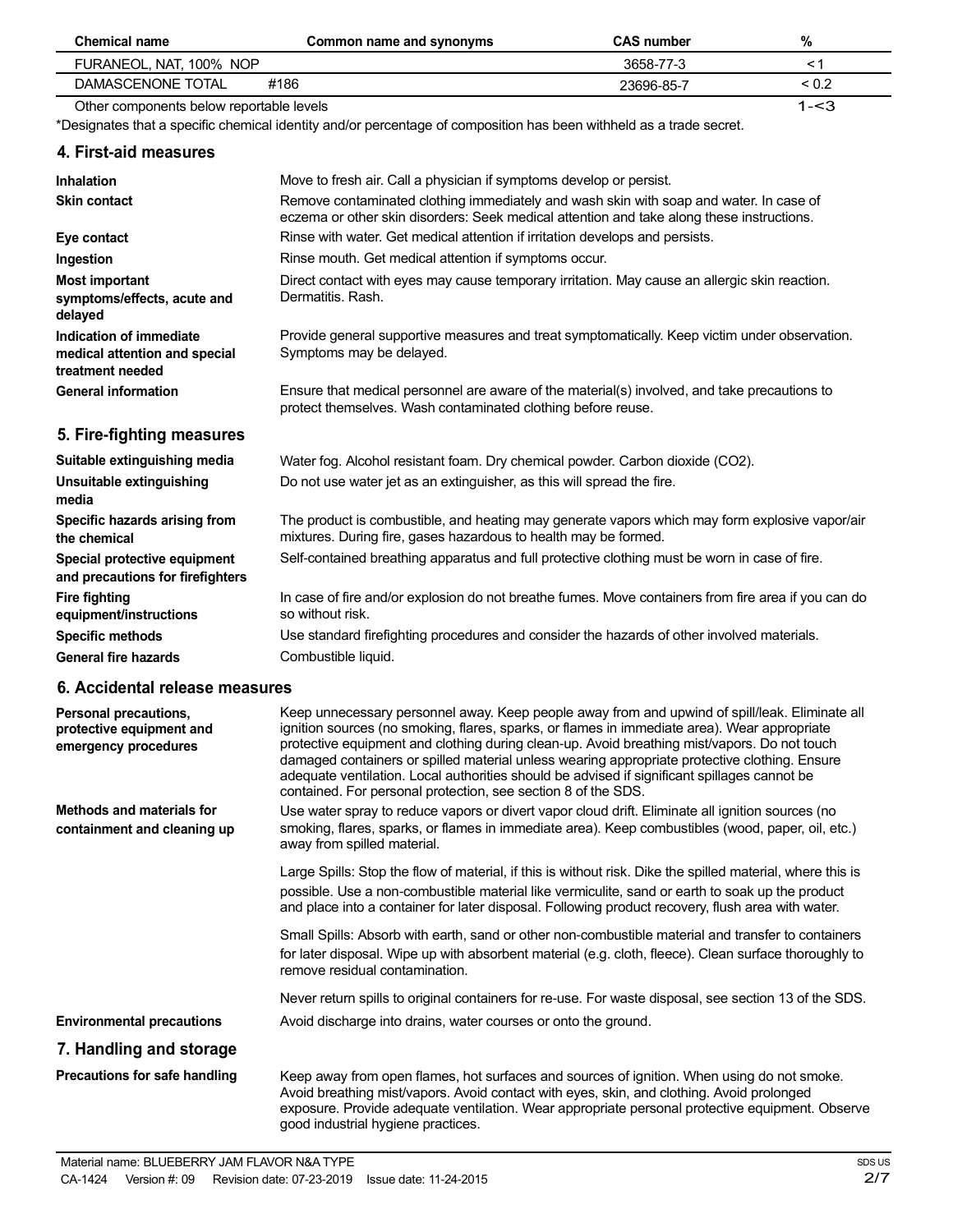Keep away from heat, sparks and open flame. Store in a cool, dry place out of direct sunlight. Store in tightly closed container. Store in a well-ventilated place. Keep in an area equipped with sprinklers. Store away from incompatible materials (see Section 10 of the SDS).

# **8. Exposure controls/personal protection**

# **Occupational exposure limits**

The following constituents are the only constituents of the product which have a PEL, TLV or other recommended exposure limit. At this time, the other constituents have no known exposure limits.

| <b>Components</b>                                           | US. OSHA Table Z-1 Limits for Air Contaminants (29 CFR 1910.1000)<br><b>Type</b>                                                                                                                                                                                                                                                                                   | Value         |          |
|-------------------------------------------------------------|--------------------------------------------------------------------------------------------------------------------------------------------------------------------------------------------------------------------------------------------------------------------------------------------------------------------------------------------------------------------|---------------|----------|
| ETHYL ALCOHOL 190<br>PROOF CANE IP NON<br>GMO (CAS 64-17-5) | PEL                                                                                                                                                                                                                                                                                                                                                                | 1900 mg/m3    |          |
|                                                             |                                                                                                                                                                                                                                                                                                                                                                    | 1000 ppm      |          |
| US. ACGIH Threshold Limit Values                            |                                                                                                                                                                                                                                                                                                                                                                    |               |          |
| <b>Components</b>                                           | <b>Type</b>                                                                                                                                                                                                                                                                                                                                                        | Value         |          |
| ETHYL ALCOHOL 190<br>PROOF CANE IP NON<br>GMO (CAS 64-17-5) | <b>STEL</b>                                                                                                                                                                                                                                                                                                                                                        | 1000 ppm      |          |
| US. NIOSH: Pocket Guide to Chemical Hazards                 |                                                                                                                                                                                                                                                                                                                                                                    |               |          |
| <b>Components</b>                                           | <b>Type</b>                                                                                                                                                                                                                                                                                                                                                        | Value         |          |
| ETHYL ALCOHOL 190<br>PROOF CANE IP NON<br>GMO (CAS 64-17-5) | <b>TWA</b>                                                                                                                                                                                                                                                                                                                                                         | 1900 mg/m $3$ |          |
|                                                             |                                                                                                                                                                                                                                                                                                                                                                    | 1000 ppm      |          |
|                                                             | US. Workplace Environmental Exposure Level (WEEL) Guides                                                                                                                                                                                                                                                                                                           |               |          |
| <b>Components</b>                                           | <b>Type</b>                                                                                                                                                                                                                                                                                                                                                        | Value         | Form     |
| PROPYLENE GLYCOL<br>NOM NFI (CAS 57-55-6)                   | <b>TWA</b>                                                                                                                                                                                                                                                                                                                                                         | 10 mg/m3      | Aerosol. |
| <b>Biological limit values</b>                              | No biological exposure limits noted for the ingredient(s).                                                                                                                                                                                                                                                                                                         |               |          |
| Appropriate engineering<br>controls                         | Good general ventilation should be used. Ventilation rates should be matched to conditions. If<br>applicable, use process enclosures, local exhaust ventilation, or other engineering controls to<br>maintain airborne levels below recommended exposure limits. If exposure limits have not been<br>established, maintain airborne levels to an acceptable level. |               |          |
|                                                             | Individual protection measures, such as personal protective equipment                                                                                                                                                                                                                                                                                              |               |          |
| <b>Eye/face protection</b>                                  | Face shield is recommended. Wear safety glasses with side shields (or goggles).                                                                                                                                                                                                                                                                                    |               |          |
| <b>Skin protection</b>                                      |                                                                                                                                                                                                                                                                                                                                                                    |               |          |
| <b>Hand protection</b>                                      | Wear appropriate chemical resistant gloves.                                                                                                                                                                                                                                                                                                                        |               |          |
| <b>Other</b>                                                | Wear appropriate chemical resistant clothing. Use of an impervious apron is recommended.                                                                                                                                                                                                                                                                           |               |          |
| <b>Respiratory protection</b>                               | If engineering controls do not maintain airborne concentrations below recommended exposure<br>limits (where applicable) or to an acceptable level (in countries where exposure limits have not<br>been established), an approved respirator must be worn.                                                                                                          |               |          |
| <b>Thermal hazards</b>                                      | Wear appropriate thermal protective clothing, when necessary.                                                                                                                                                                                                                                                                                                      |               |          |
| <b>General hygiene</b><br>considerations                    | When using do not smoke. Always observe good personal hygiene measures, such as washing<br>after handling the material and before eating, drinking, and/or smoking. Routinely wash work<br>clothing and protective equipment to remove contaminants. Contaminated work clothing should not<br>be allowed out of the workplace.                                     |               |          |

# **9. Physical and chemical properties**

| Appearance            |                |
|-----------------------|----------------|
| <b>Physical state</b> | Liquid.        |
| Form                  | Liquid.        |
| Color                 | Not available. |
| Odor                  | Not available. |
| Odor threshold        | Not available. |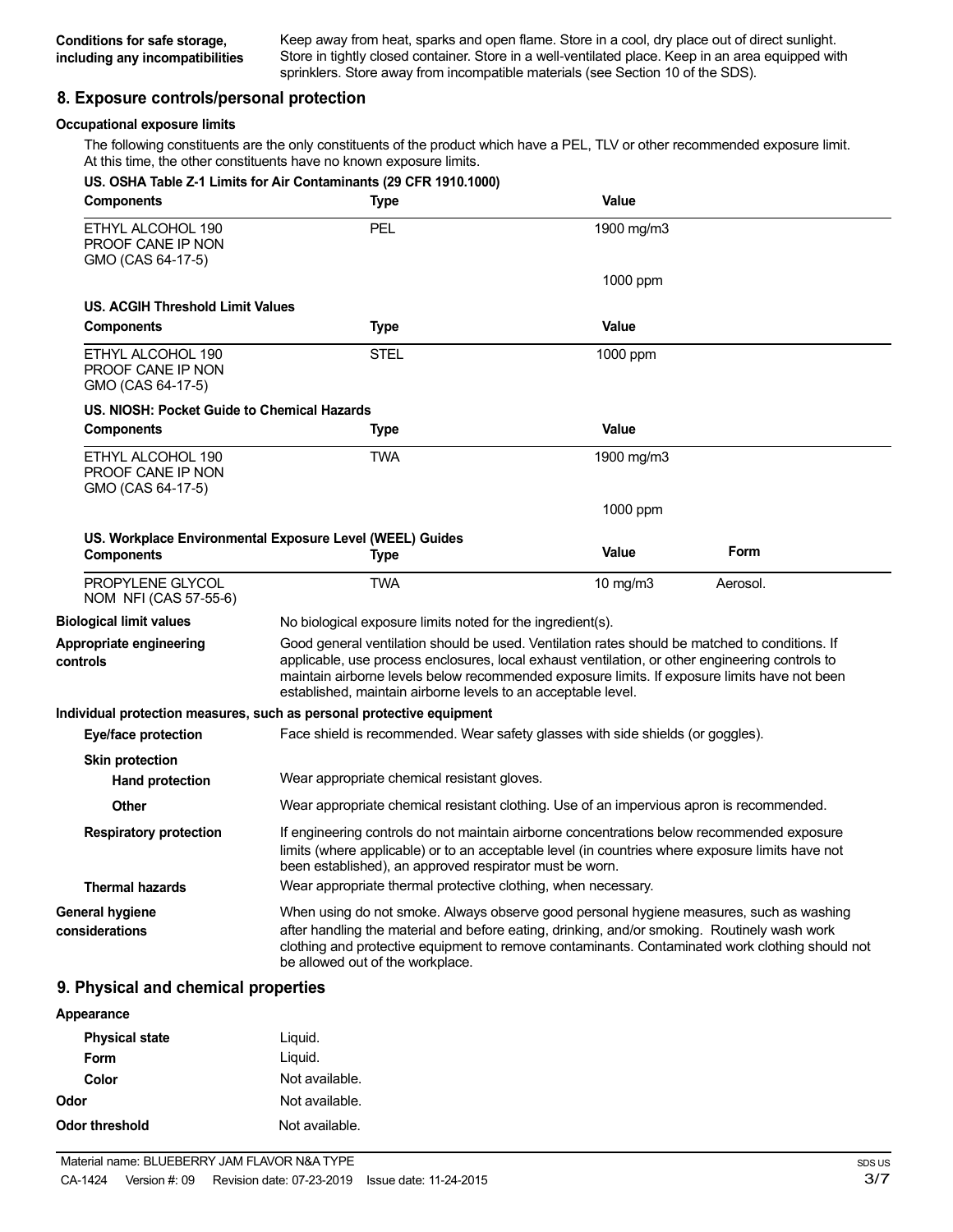| рH                                                | Not available.                                                                                                                                                           |
|---------------------------------------------------|--------------------------------------------------------------------------------------------------------------------------------------------------------------------------|
| Melting point/freezing point                      | -74.2 °F (-59 °C) estimated                                                                                                                                              |
| Initial boiling point and boiling<br>range        | 370.76 °F (188.2 °C) estimated                                                                                                                                           |
| <b>Flash point</b>                                | 150.0 °F (65.6 °C)                                                                                                                                                       |
| <b>Evaporation rate</b>                           | Not available.                                                                                                                                                           |
| Flammability (solid, gas)                         | Not applicable.                                                                                                                                                          |
| Upper/lower flammability or explosive limits      |                                                                                                                                                                          |
| <b>Flammability limit - lower</b><br>(%)          | Not available.                                                                                                                                                           |
| <b>Flammability limit - upper</b><br>$(\%)$       | Not available.                                                                                                                                                           |
| Explosive limit - lower (%)                       | Not available.                                                                                                                                                           |
| Explosive limit - upper (%)                       | Not available.                                                                                                                                                           |
| Vapor pressure                                    | 0.17 hPa estimated                                                                                                                                                       |
| Vapor density                                     | Not available.                                                                                                                                                           |
| <b>Relative density</b>                           | Not available.                                                                                                                                                           |
| Solubility(ies)                                   |                                                                                                                                                                          |
| Solubility (water)                                | Not available.                                                                                                                                                           |
| <b>Partition coefficient</b><br>(n-octanol/water) | Not available.                                                                                                                                                           |
| Auto-ignition temperature                         | 700 °F (371.11 °C) estimated                                                                                                                                             |
| <b>Decomposition temperature</b>                  | Not available.                                                                                                                                                           |
| <b>Viscosity</b>                                  | Not available.                                                                                                                                                           |
| <b>Other information</b>                          |                                                                                                                                                                          |
| <b>Explosive properties</b>                       | Not explosive.                                                                                                                                                           |
| <b>Flammability class</b>                         | Combustible IIIA estimated                                                                                                                                               |
| <b>Oxidizing properties</b>                       | Not oxidizing.                                                                                                                                                           |
| <b>Refractive index</b>                           | 1.4148 - 1.4448                                                                                                                                                          |
| <b>Specific gravity</b>                           | $1.01 - 1.04$                                                                                                                                                            |
| 10. Stability and reactivity                      |                                                                                                                                                                          |
| Reactivity                                        | The product is stable and non-reactive under normal conditions of use, storage and transport.                                                                            |
| <b>Chemical stability</b>                         | Material is stable under normal conditions.                                                                                                                              |
| Possibility of hazardous                          | No dangerous reaction known under conditions of normal use.                                                                                                              |
| reactions<br><b>Conditions to avoid</b>           | Keep away from heat, hot surfaces, sparks, open flames and other ignition sources. Avoid<br>temperatures exceeding the flash point. Contact with incompatible materials. |
| Incompatible materials                            | Strong oxidizing agents.                                                                                                                                                 |
| <b>Hazardous decomposition</b><br>products        | No hazardous decomposition products are known.                                                                                                                           |
| 11. Toxicological information                     |                                                                                                                                                                          |
| Information on likely routes of exposure          |                                                                                                                                                                          |
| <b>Inhalation</b>                                 | Prolonged inhalation may be harmful.                                                                                                                                     |
| <b>Skin contact</b>                               | May cause an allergic skin reaction.                                                                                                                                     |
| Eye contact                                       | Direct contact with eyes may cause temporary irritation.                                                                                                                 |
| Ingestion                                         | Expected to be a low ingestion hazard.                                                                                                                                   |

# **Information on toxicological effects**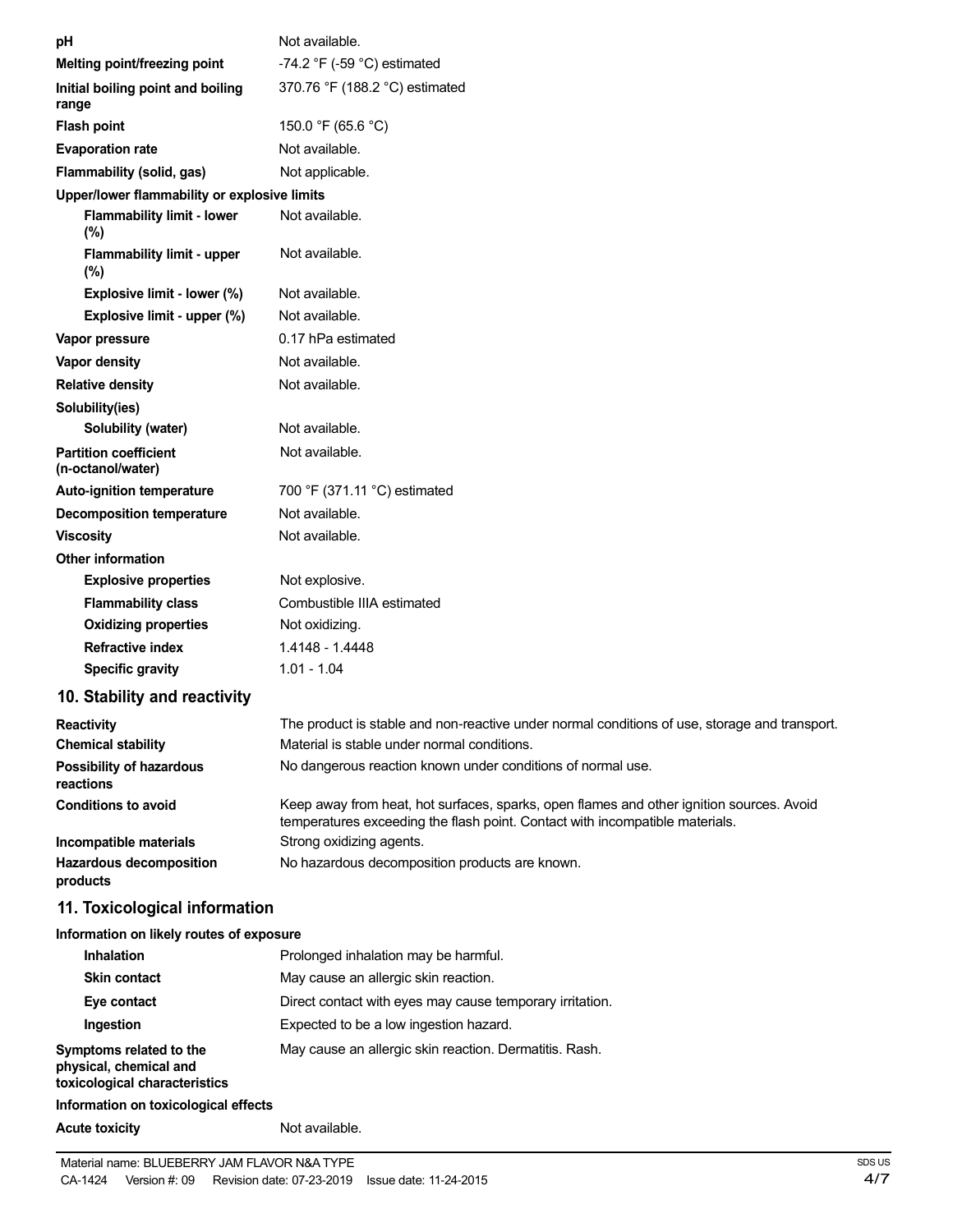| Skin corrosion/irritation                                                                                        | Prolonged skin contact may cause temporary irritation.                                                                                                                                                                 |  |  |
|------------------------------------------------------------------------------------------------------------------|------------------------------------------------------------------------------------------------------------------------------------------------------------------------------------------------------------------------|--|--|
| Serious eye damage/eye<br>irritation                                                                             | Direct contact with eyes may cause temporary irritation.                                                                                                                                                               |  |  |
| Respiratory or skin sensitization                                                                                |                                                                                                                                                                                                                        |  |  |
| <b>Respiratory sensitization</b>                                                                                 | Not a respiratory sensitizer.                                                                                                                                                                                          |  |  |
| <b>Skin sensitization</b>                                                                                        | May cause an allergic skin reaction.                                                                                                                                                                                   |  |  |
| Germ cell mutagenicity                                                                                           | No data available to indicate product or any components present at greater than 0.1% are<br>mutagenic or genotoxic.                                                                                                    |  |  |
| Carcinogenicity                                                                                                  | Not classifiable as to carcinogenicity to humans.                                                                                                                                                                      |  |  |
| IARC Monographs. Overall Evaluation of Carcinogenicity                                                           |                                                                                                                                                                                                                        |  |  |
| Not listed.<br>Not regulated.<br>Not listed.                                                                     | OSHA Specifically Regulated Substances (29 CFR 1910.1001-1052)<br>US. National Toxicology Program (NTP) Report on Carcinogens                                                                                          |  |  |
| <b>Reproductive toxicity</b>                                                                                     | Possible reproductive hazard.                                                                                                                                                                                          |  |  |
| Specific target organ toxicity -<br>single exposure                                                              | Not classified.                                                                                                                                                                                                        |  |  |
| Specific target organ toxicity -<br>repeated exposure                                                            | Not classified.                                                                                                                                                                                                        |  |  |
| <b>Aspiration hazard</b>                                                                                         | Not an aspiration hazard.                                                                                                                                                                                              |  |  |
| <b>Chronic effects</b>                                                                                           | Prolonged inhalation may be harmful.                                                                                                                                                                                   |  |  |
| 12. Ecological information                                                                                       |                                                                                                                                                                                                                        |  |  |
| <b>Ecotoxicity</b>                                                                                               | The product is not classified as environmentally hazardous. However, this does not exclude the<br>possibility that large or frequent spills can have a harmful or damaging effect on the environment.                  |  |  |
| Persistence and degradability                                                                                    | No data is available on the degradability of any ingredients in the mixture.                                                                                                                                           |  |  |
| <b>Bioaccumulative potential</b>                                                                                 |                                                                                                                                                                                                                        |  |  |
| Partition coefficient n-octanol / water (log Kow)<br>ETHYL ALCOHOL 190 PROOF CANE IP NON GMO<br>PROPYLENE GLYCOL | $-0.31$<br>$-0.92$<br>NOM NFI                                                                                                                                                                                          |  |  |
| <b>Mobility in soil</b>                                                                                          | No data available.                                                                                                                                                                                                     |  |  |
| <b>Other adverse effects</b>                                                                                     | No other adverse environmental effects (e.g. ozone depletion, photochemical ozone creation<br>potential, endocrine disruption, global warming potential) are expected from this component.                             |  |  |
| 13. Disposal considerations                                                                                      |                                                                                                                                                                                                                        |  |  |
| <b>Disposal instructions</b>                                                                                     | Collect and reclaim or dispose in sealed containers at licensed waste disposal site. Dispose of<br>contents/container in accordance with local/regional/national/international regulations.                            |  |  |
| <b>Local disposal regulations</b>                                                                                | Dispose in accordance with all applicable regulations.                                                                                                                                                                 |  |  |
| Hazardous waste code                                                                                             | The waste code should be assigned in discussion between the user, the producer and the waste<br>disposal company.                                                                                                      |  |  |
| Waste from residues / unused<br>products                                                                         | Dispose of in accordance with local regulations. Empty containers or liners may retain some<br>product residues. This material and its container must be disposed of in a safe manner (see:<br>Disposal instructions). |  |  |
| <b>Contaminated packaging</b>                                                                                    | Since emptied containers may retain product residue, follow label warnings even after container is<br>emptied. Empty containers should be taken to an approved waste handling site for recycling or<br>disposal.       |  |  |
| 14. Transport information                                                                                        |                                                                                                                                                                                                                        |  |  |

# **DOT**

Not regulated as dangerous goods.

# **IATA**

Not regulated as dangerous goods.

# **IMDG**

Not regulated as dangerous goods.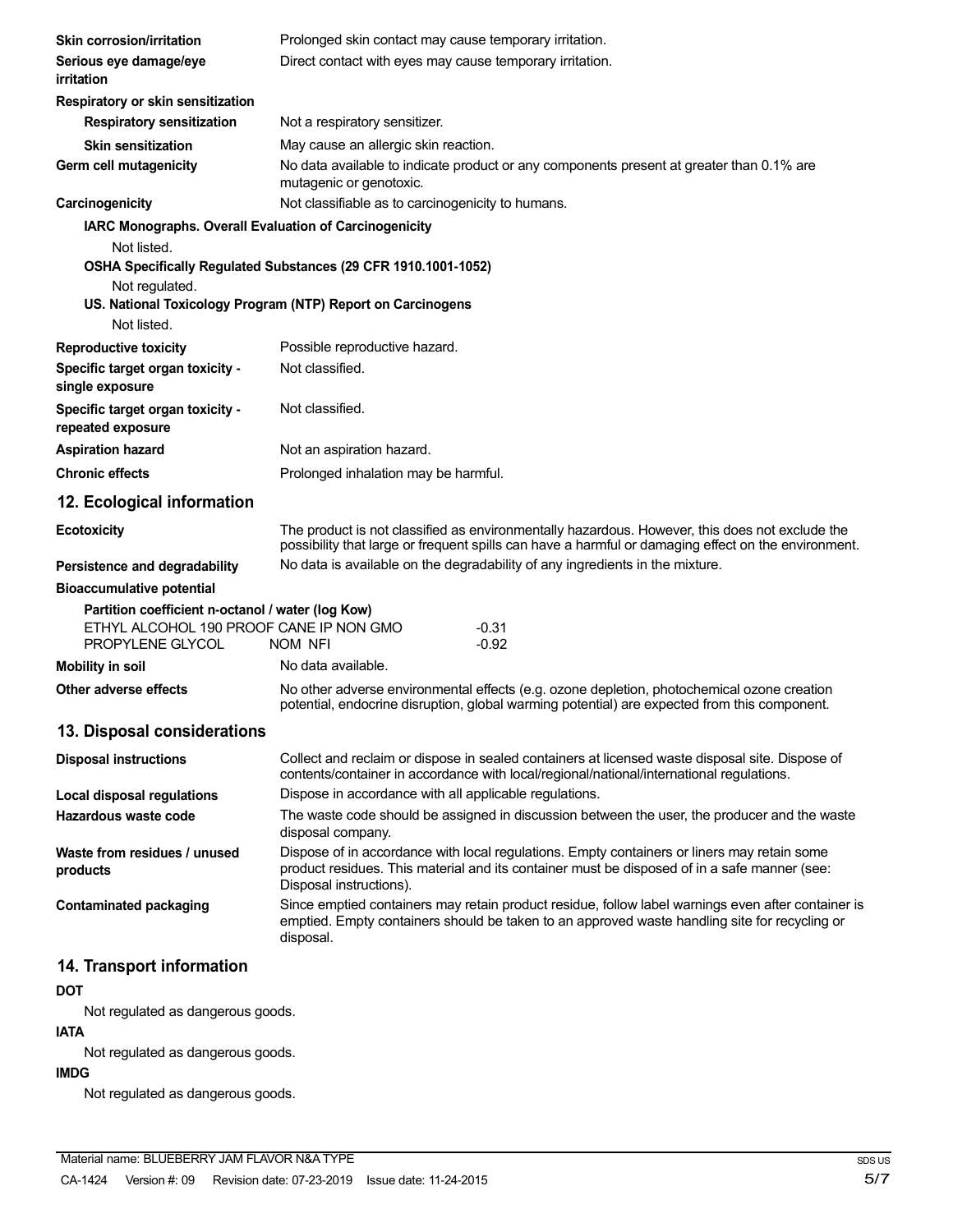# **15. Regulatory information**

**US federal regulations**

This product is a "Hazardous Chemical" as defined by the OSHA Hazard Communication Standard, 29 CFR 1910.1200.

### **Toxic Substances Control Act (TSCA)**

**TSCA Section 12(b) Export Notification (40 CFR 707, Subpt. D)**

Not regulated.

#### **CERCLA Hazardous Substance List (40 CFR 302.4)**

Not listed.

# **SARA 304 Emergency release notification**

Not regulated.

# **OSHA Specifically Regulated Substances (29 CFR 1910.1001-1052)**

Not regulated.

#### **Superfund Amendments and Reauthorization Act of 1986 (SARA)**

**SARA 302 Extremely hazardous substance**

Not listed.

**SARA 311/312 Hazardous** No (Exempt) **chemical SARA 313 (TRI reporting)** Not regulated.

#### **Other federal regulations**

#### **Clean Air Act (CAA) Section 112 Hazardous Air Pollutants (HAPs) List**

Not regulated.

### **Clean Air Act (CAA) Section 112(r) Accidental Release Prevention (40 CFR 68.130)**

Not regulated.

#### **Safe Drinking Water Act** Not regulated. **(SDWA)**

### **FEMA Priority Substances Respiratory Health and Safety in the Flavor Manufacturing Workplace**

ETHYL ALCOHOL 190 PROOF CANE IP NON GMO Low priority (CAS 64-17-5)

# **US state regulations**

#### **California Proposition 65**

California Safe Drinking Water and Toxic Enforcement Act of 1986 (Proposition 65): This material is not known to contain any chemicals currently listed as carcinogens or reproductive toxins. For more information go to www.P65Warnings.ca.gov.

#### **International Inventories**

| Country(s) or region | Inventory name                                                              | On inventory (yes/no)* |
|----------------------|-----------------------------------------------------------------------------|------------------------|
| Australia            | Australian Inventory of Chemical Substances (AICS)                          | No                     |
| Canada               | Domestic Substances List (DSL)                                              | No                     |
| Canada               | Non-Domestic Substances List (NDSL)                                         | No                     |
| China                | Inventory of Existing Chemical Substances in China (IECSC)                  | No                     |
| Europe               | European Inventory of Existing Commercial Chemical<br>Substances (EINECS)   | No                     |
| Europe               | European List of Notified Chemical Substances (ELINCS)                      | No                     |
| Japan                | Inventory of Existing and New Chemical Substances (ENCS)                    | No                     |
| Korea                | Existing Chemicals List (ECL)                                               | No                     |
| New Zealand          | New Zealand Inventory                                                       | No                     |
| <b>Philippines</b>   | <b>Philippine Inventory of Chemicals and Chemical Substances</b><br>(PICCS) | No                     |
| Taiwan               | Taiwan Chemical Substance Inventory (TCSI)                                  | No                     |